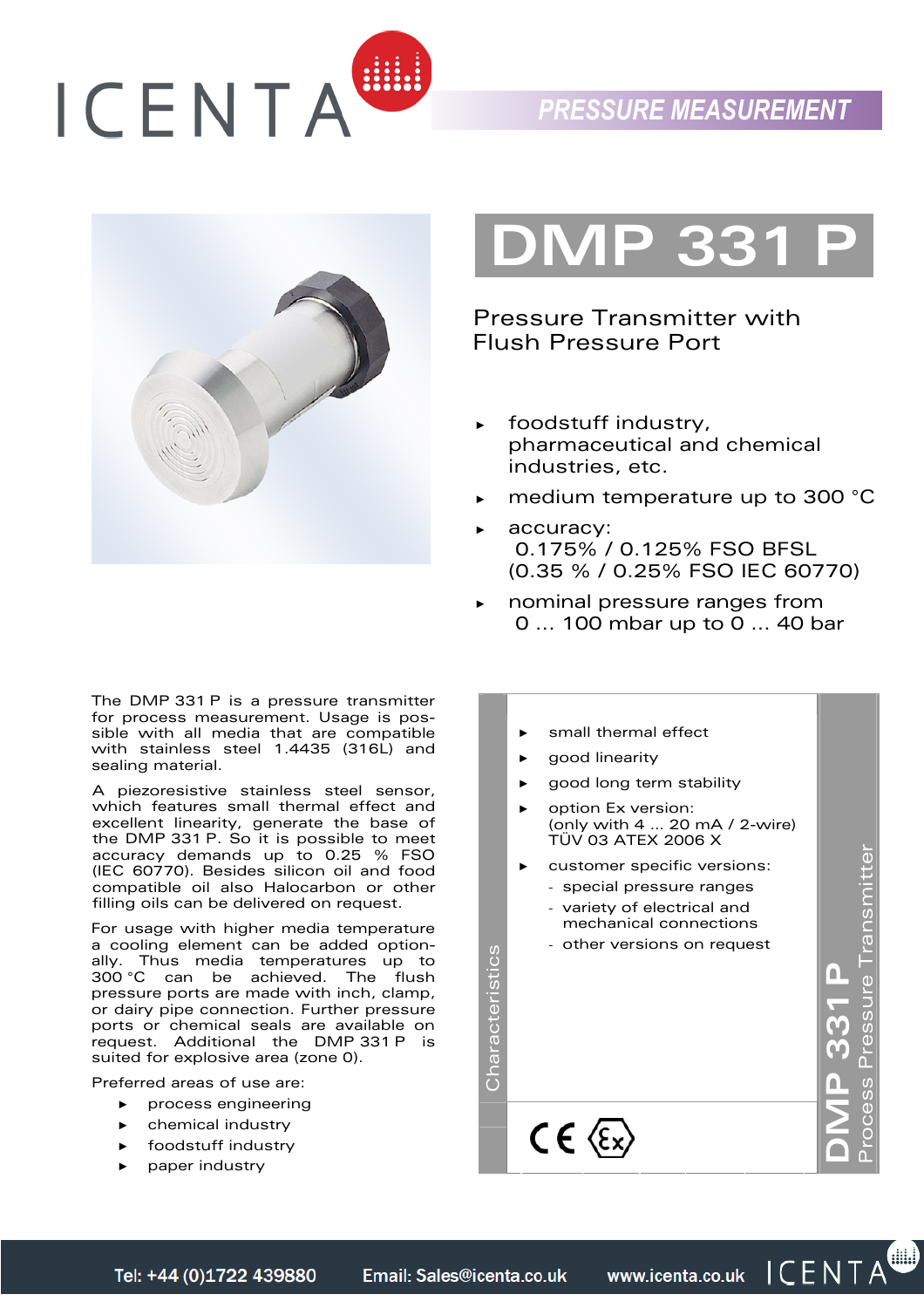# DMP 331 P

# Process Pressure Transmitter The Controller Controller Technical Data

| Input pressure range     |       |                                                     |  |        |  |                          |               |     |     |     |     |     |    |    |    |     |
|--------------------------|-------|-----------------------------------------------------|--|--------|--|--------------------------|---------------|-----|-----|-----|-----|-----|----|----|----|-----|
| Nominal pressure gauge   |       | $[bar]$ -10 <sup>1</sup> 0.10 0.16 0.25 0.4 0.6 1.0 |  |        |  |                          |               |     | 1.6 | 2.5 | 4.0 | 6.0 | 10 | 16 | 25 | 40  |
| Nominal pressure abs.    | [bar] |                                                     |  | $\sim$ |  | $\overline{\phantom{a}}$ | $0.6^{\circ}$ | 1.0 | 1.6 | 2.5 | 4.0 | 6.0 | 10 | 16 | 25 | 40  |
| Permissible overpressure | [bar] |                                                     |  |        |  |                          |               |     |     |     | 20  | 20  | 60 | 60 | 60 | 100 |

| Output signal / Supply |  |                                                                            |                |                     |  |  |  |
|------------------------|--|----------------------------------------------------------------------------|----------------|---------------------|--|--|--|
| Standard               |  | 2-wire: 4  20 mA / $V_s$ = 12  36 $V_{nc}$                                 | Ex-protection: | $V_s = 1428 V_{sc}$ |  |  |  |
| Optional               |  | 3-wire: 0  20 mA / $V_e$ = 14  36 $V_{sc}$<br>0  10 V / $Vs = 14$ 36 $Vsc$ |                |                     |  |  |  |

| Performance       |                                                       |                                                                                                                                         |                                                                         |                                                                            |
|-------------------|-------------------------------------------------------|-----------------------------------------------------------------------------------------------------------------------------------------|-------------------------------------------------------------------------|----------------------------------------------------------------------------|
| Accuracy          |                                                       |                                                                                                                                         | IEC 60770 <sup>2</sup>                                                  | <b>BFSL</b>                                                                |
|                   | standard: nominal pressure $> 0.4$ bar:<br>option:    | nominal pressure $\leq 0.4$ bar:<br>nominal pressure $> 0.4$ bar:                                                                       | $\leq \pm 0.35$ % FSO<br>$\leq \pm 0.50$ % FSO<br>$\leq \pm$ 0.25 % FSO | $\leq \pm 0.175$ % FSO<br>$\leq \pm$ 0.250 % FSO<br>$\leq \pm 0.125$ % FSO |
| Permissible load  | current 2-wire:<br>current 3-wire:<br>voltage 3-wire: | $R_{\text{max}} = [(V_s - V_{s_{\text{min}}}) / 0.02] \Omega$<br>$R_{\text{max}} = 500 \Omega$<br>$R_{\text{min}} = 10 \text{ k}\Omega$ |                                                                         |                                                                            |
| Influence effects | supply:<br>load:                                      | 0.05 % FSO / 10 V<br>0.05 % FSO / kΩ                                                                                                    |                                                                         |                                                                            |
| Response time     | $<$ 10 msec                                           |                                                                                                                                         |                                                                         |                                                                            |

| Thermal effects (Offset and Span) <sup>3</sup> |            |                 |                |                |                |                |                 |  |  |
|------------------------------------------------|------------|-----------------|----------------|----------------|----------------|----------------|-----------------|--|--|
| Nominal pressure P <sub>N</sub>                | [bar]      | $-1$ 0          | $\leq 0.1$     | $\leq 0.25$    | $\leq 0.4$     | $\leq 1.0$     | > 1.0           |  |  |
| Tolerance band                                 | $1\%$ FSO1 | $\leq \pm 0.75$ | $\leq \pm 2.0$ | $\leq \pm 1.5$ | $\leq \pm 1.0$ | $\leq \pm 1.0$ | $\leq \pm 0.75$ |  |  |
| $[%$ FSO / 10 K]<br>TC, average                |            | ± 0.12          | ± 0.4          | ± 0.3          | ± 0.2          | ± 0.15         | ± 0.12          |  |  |
| in compensated range                           | [°C]       | 070             |                | 0  50          |                | 070            |                 |  |  |

| <b>Electrical protection</b>                                          |                                                                                                                                                                                           |  |  |  |  |  |
|-----------------------------------------------------------------------|-------------------------------------------------------------------------------------------------------------------------------------------------------------------------------------------|--|--|--|--|--|
| Short-circuit protection                                              | permanent                                                                                                                                                                                 |  |  |  |  |  |
| Reverse polarity protection                                           | no damage, but also no function                                                                                                                                                           |  |  |  |  |  |
| Electromagnetic compatibility                                         | emission and immunity according to EN 61326                                                                                                                                               |  |  |  |  |  |
| Option Ex-protection<br>only with 4  20 mA / 2-wire<br>DX13-DMP 331 P | zone $0^4$ : II 1 G EEx ia IIC T4<br>zone 20: $II$ 1 D T 85 $°C$<br>safety technical maximum values: $V_i = 28 V_i$ , $l_i = 93$ mA, $P_i = 660$ mW, $C_i \le 1nF_i$ , $L_i \le 10 \mu H$ |  |  |  |  |  |

| Mechanical stability |                        |
|----------------------|------------------------|
| Vibration            | 10 g RMS (20  2000 Hz) |
| Shock                | 100 g / 11 ms          |

| Permissible temperatures  |                         |  |                                                                                      |             |  |  |  |  |
|---------------------------|-------------------------|--|--------------------------------------------------------------------------------------|-------------|--|--|--|--|
| Medium                    | $-25$ 125 °C $^{1,5,6}$ |  |                                                                                      |             |  |  |  |  |
| Electronics / environment | -25  85 °C              |  | Ex-protection: application in zone 0:<br>application in zone 1 or higher: -25  70 °C | $-20$ 60 °C |  |  |  |  |
| Storage                   | $-40$ 100 °C            |  |                                                                                      |             |  |  |  |  |

 $^{1}$  for vacuum and nominal pressure abs. the max. medium temperature is 70 °C

 $^2$  accuracy according to IEC 60770 – limit point adjustment (non-linearity, hysteresis, repeatability)

<sup>&</sup>lt;sup>3</sup> an optional cooling element can influence thermal effects for offset and span depending on installation position and filling conditions and the state of the state of the state of the state of the state of the state of

approved for atmospheric pressure from 0.8 bar up to 1.1 bar

<sup>5</sup> with optional cooling element its maximum permissible temperature is valid

<sup>6</sup> max. temperature of the medium for nominal pressure gauge > 0 bar: 150 °C for 30 minutes with a max. environmental temperature of 50 °C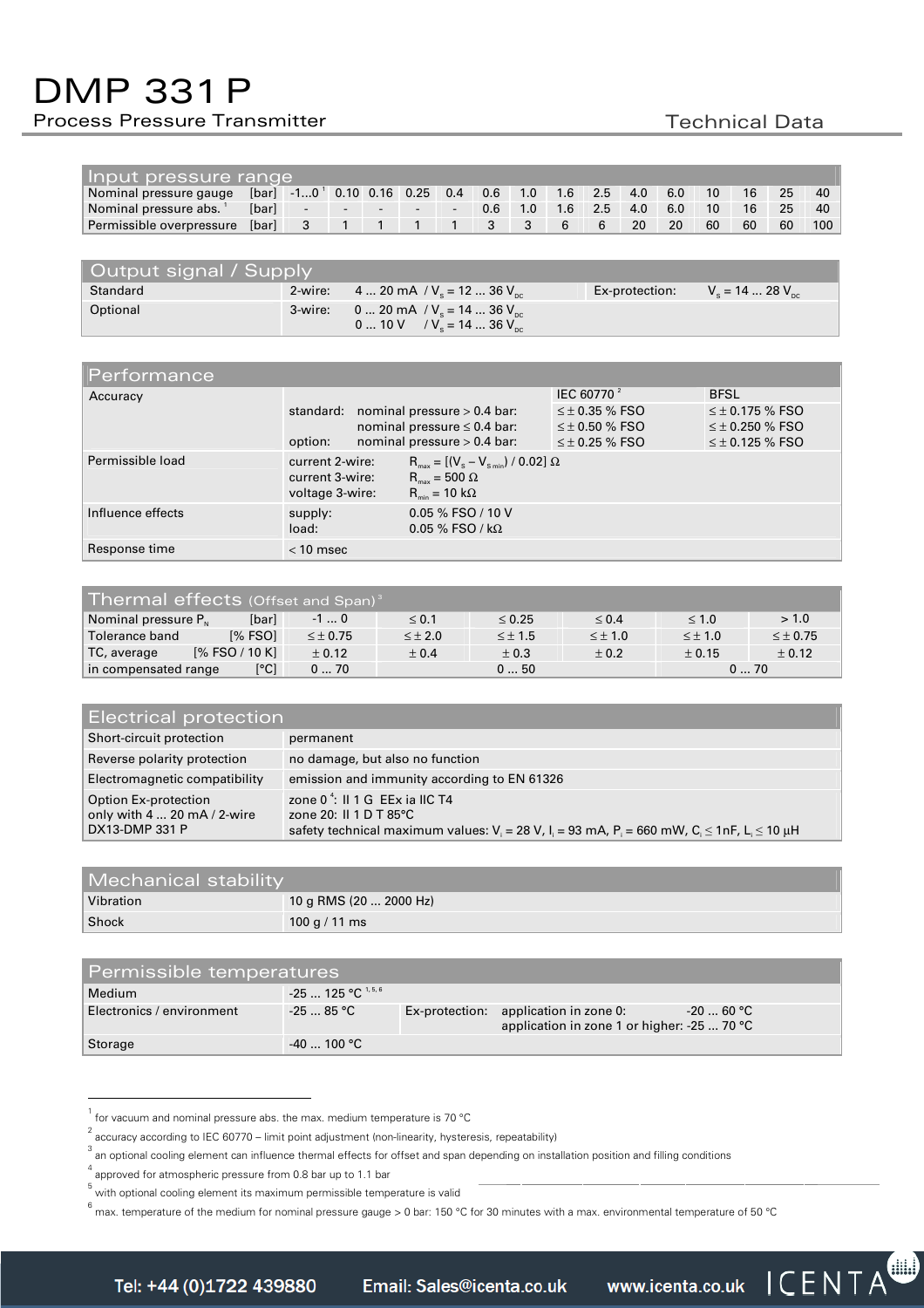



7 different cable types and lengths available; standard: 2 m PVC cable (without ventilation tube), optionally cable with ventilation tube

8 for gauge pressure cable with ventilation tube required

Email: Sales@icenta.co.uk

www.icenta.co.uk ICENTA